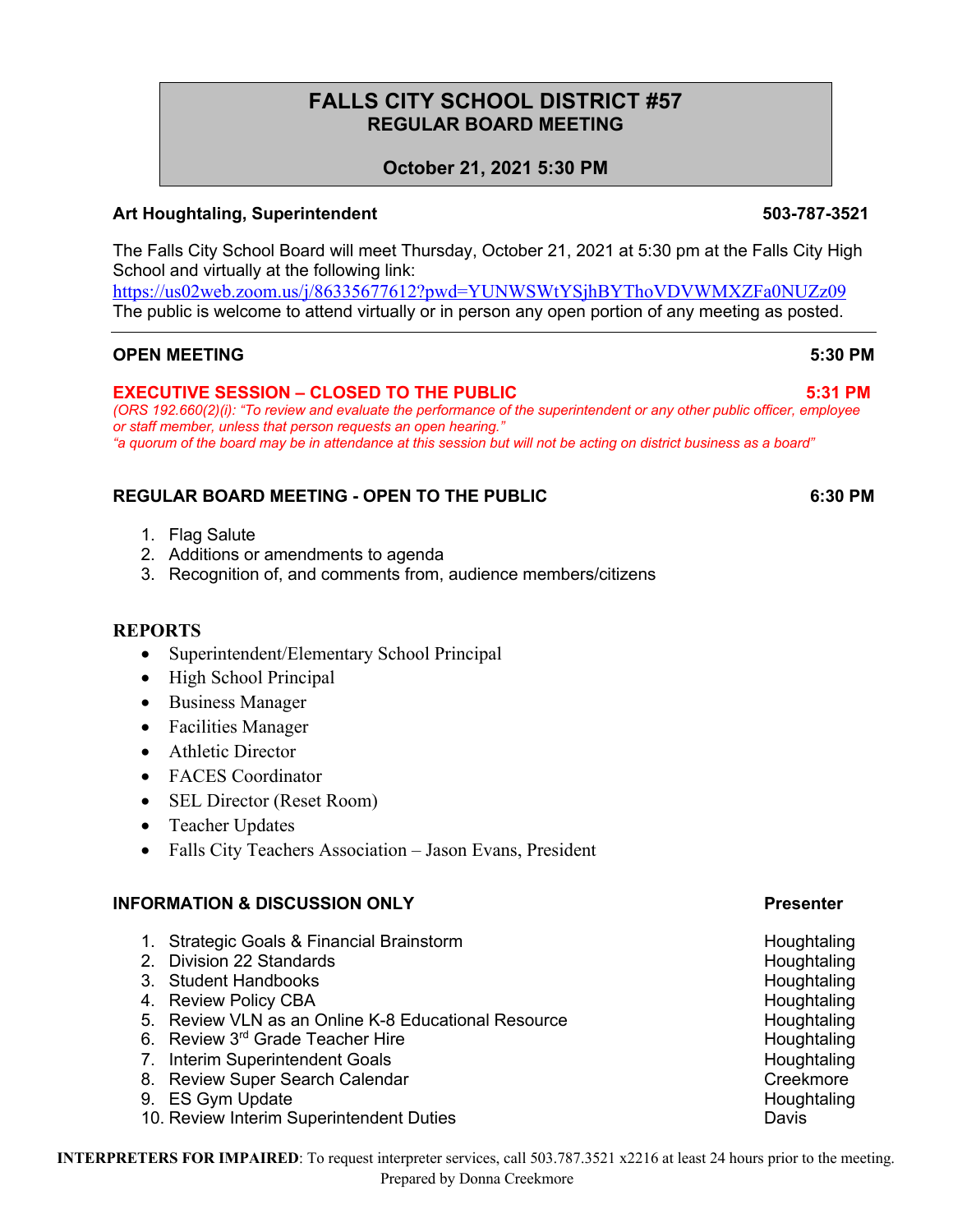# **ACTION ITEMS**

| 1. Approve Consent Agenda<br>September 13, 2021 – Special Meeting Minutes<br>September 16, 2021 – Regular Board Meeting Minutes<br>September 21, 2021 – Special Board Meeting Minutes<br>$\bullet$<br>September 2021 Disbursements<br>Accounts Payable: Check numbers 5916 - 6009 in the amount of<br>٠<br>\$251,859.65<br>• Payroll Expenses: Checks and Direct Deposits in the amount of<br>\$311,532.40 |
|------------------------------------------------------------------------------------------------------------------------------------------------------------------------------------------------------------------------------------------------------------------------------------------------------------------------------------------------------------------------------------------------------------|
| <b>Moved by:</b><br><u> The Communication of the Communication</u>                                                                                                                                                                                                                                                                                                                                         |
| Seconded by: Network and Seconded by:                                                                                                                                                                                                                                                                                                                                                                      |
|                                                                                                                                                                                                                                                                                                                                                                                                            |
| 2. Approve Division 22 Standards                                                                                                                                                                                                                                                                                                                                                                           |
| Moved by:<br><u> 1980 - Johann Stoff, fransk politik (</u>                                                                                                                                                                                                                                                                                                                                                 |
| Seconded by: _____________________________                                                                                                                                                                                                                                                                                                                                                                 |
| 3. Approve VLN as an Online K-8 Educational Resource<br><b>Moved by:</b><br><u> 1989 - Johann Stein, fransk politik (</u>                                                                                                                                                                                                                                                                                  |
|                                                                                                                                                                                                                                                                                                                                                                                                            |
| 4. Approve Hiring Dustin Platt for the 3rd Grade Teacher Position                                                                                                                                                                                                                                                                                                                                          |
| <b>Moved by:</b>                                                                                                                                                                                                                                                                                                                                                                                           |
|                                                                                                                                                                                                                                                                                                                                                                                                            |
| 5. Approve Interim Superintend Goals                                                                                                                                                                                                                                                                                                                                                                       |
| <b>Moved by:</b><br><u> 1980 - Johann Barbara, martin a</u>                                                                                                                                                                                                                                                                                                                                                |
|                                                                                                                                                                                                                                                                                                                                                                                                            |
|                                                                                                                                                                                                                                                                                                                                                                                                            |